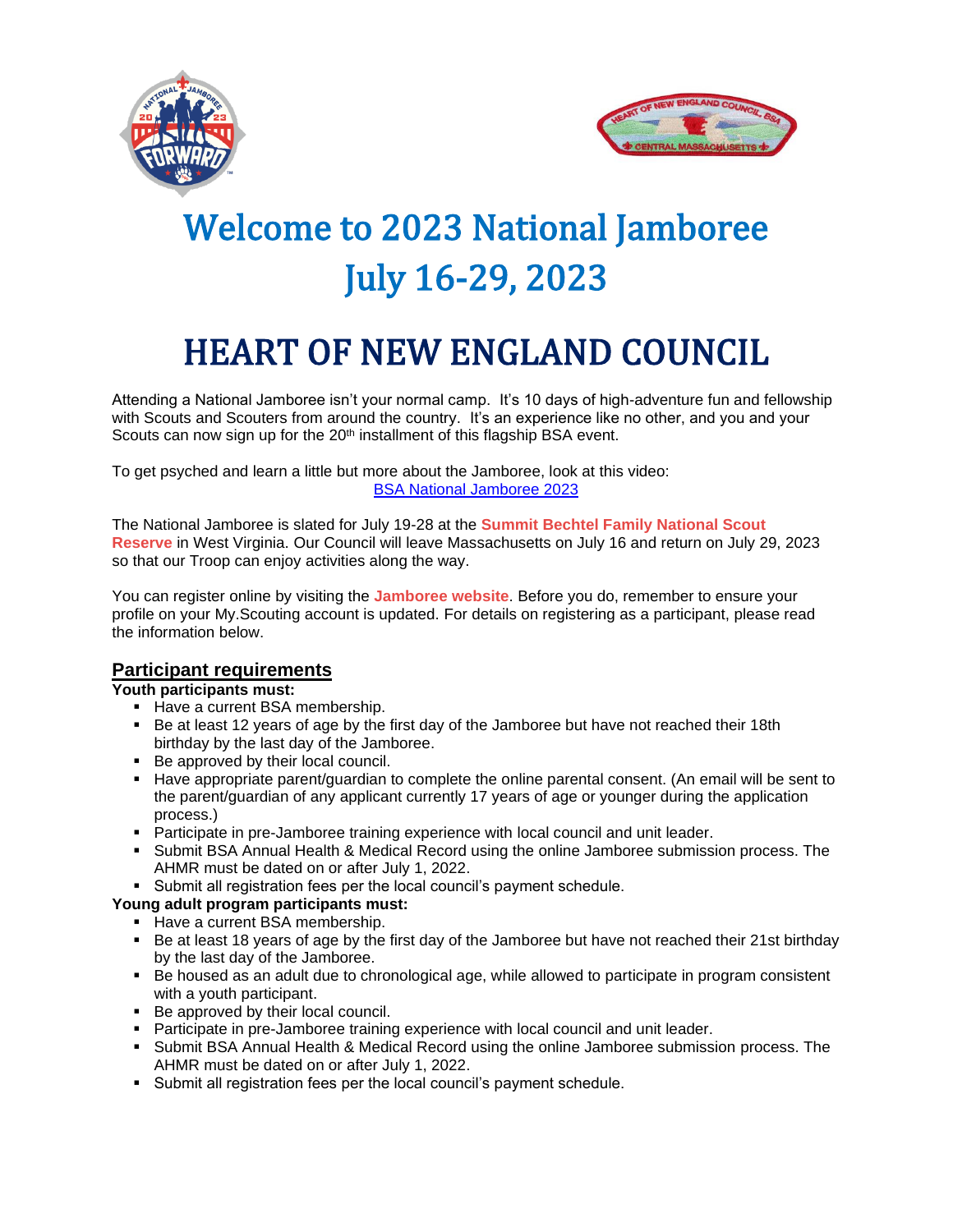## **Draft Itinerary:**

Sunday, July 16, 2023

- Depart from Heart of New England Council Center in Rutland, MA at 7:00 am
- Bus tour of Philadelphia including the Liberty Bell, Independence Hall and the Betsy Ross House
- Lodging at the Best Western Philadelphia Airport South

#### Monday, July 17, 2023

- Visit Thomas Jefferson's Monticello in Charlottesville, VA
- Dinner at the historic Michie's Tavern
- Lodging at Comfort Inn in Charlottesville, VA

Tuesday, July 18, 2023

- Enjoy either the Waterpark at The ACE High Adventure Resort in Oak Hill, WV or raft of the Lower New River
- Tex-Mex Dinner Lunch and a BBQ Dinner
- Lodging at a Bunkhouse at the Ace High Adventure Resort

Wednesday, July 19, 2023

- Arrive at The Summit Bechtel Reserve

Wednesday July 19 – through Friday, July 28, 2023 - BSA National Jamboree



Friday, July 28, 2023

- Dinner at and enjoy Hershey Park
- Lodging at Comfort Suites

Saturday, July 29, 2023

- Lunch at and enjoy Hershey Park through 1:30 pm
- Return to Heart of New England Council Center in Rutland, MA around 8:30 pm

### **Budget, Payment Schedule and What is Included:**

Heart of New England Council's Jamboree Troop budget is \$2,850.00 per participant.

The per participant payment schedule for \$2,850 is as follows:

**May 1, 2022** - \$570.00 deposit per participant **August 1, 2022** - \$570.00 per participant **November 1, 2022** - \$570.00 per participant **January 1, 2023** - \$570.00 per participant **April 1, 2023** - \$570.00 per participant

This fee includes amongst many other items all food (except for three meals along the highway on the way to and on the way back from the Jamboree), excursion activities, insignia patches, duffle and day bags, neckerchief, two Class B T-shirts, Troop equipment and tents, Jamboree registration fee, transportation to and from the Summit on a motor coach bus, and a shakedown weekend.

Please note that each installment has to be received by Council (Heart of New England Council, Attn: Jamboree 2023, 394 Pleasantdale Road, Rutland, MA 01543) prior to the due date reflected above. In the event that your payment is not received timely or in full, Council reserves the right to cancel your reservation as our Council does not have the funding to advance funds to cover delinquent installment. In the event of any cancellation, there will not be any refund of funds deposited. Each individual commits to and is responsible for meeting the full financial obligation of \$2,850.